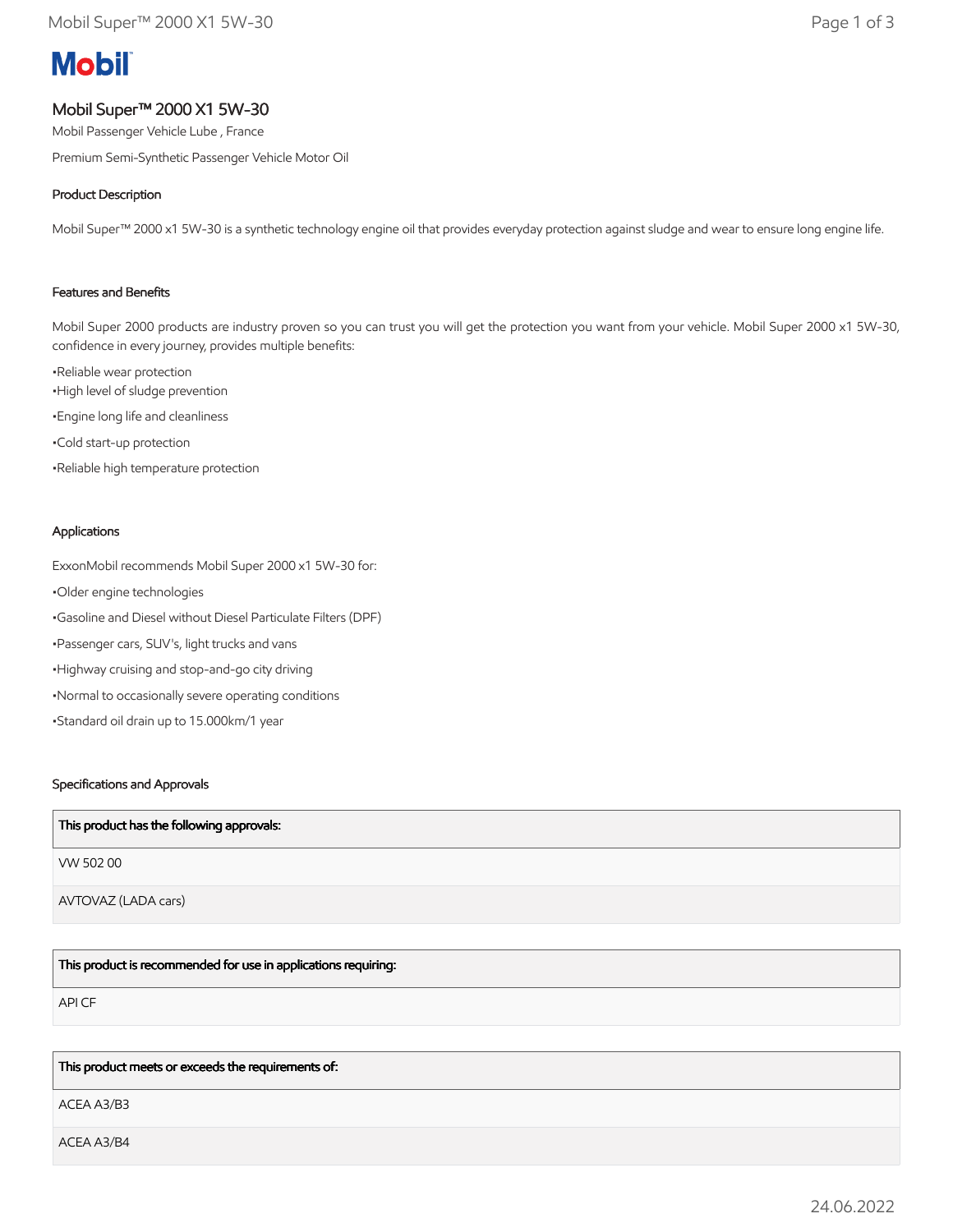## This product meets or exceeds the requirements of:

API SL

AAE (STO 003) Group B7

#### Properties and Specifications

| Property                                      |           |
|-----------------------------------------------|-----------|
| Grade                                         | SAE 5W-30 |
| Kinematic Viscosity @ 40 C, mm2/s, ASTM D445  | 73.9      |
| Kinematic Viscosity @ 100 C, mm2/s, ASTM D445 | 12.2      |
| Ash, Sulfated, mass%, ASTM D874               | 1.2       |
| Phosphorus, mass%, ASTM D4951                 | 0.10      |
| Flash Point, Cleveland Open Cup, °C, ASTM D92 | 235       |
| Density @ 15.6 C, g/ml, ASTM D4052            | 0.86      |
| Pour Point, °C, ASTM D97                      | $-33$     |

#### Health and safety

Health and Safety recommendations for this product can be found on the Material Safety Data Sheet (MSDS) @ [http://www.msds.exxonmobil.com/psims](http://www.msds.exxonmobil.com/psims/psims.aspx) /psims.aspx

All trademarks used herein are trademarks or registered trademarks of Exxon Mobil Corporation or one of its subsidiaries unless indicated otherwise.

02-2021

#### Esso Société Anonyme Française

20 rue Paul Héroult 92000 Nanterre, France

Société Anonyme au capital de 98 337 521,70 euros

RCS Nanterre 542 010 053

You can always contact our Technical Help Desk engineers on Mobil lubricants and services related questions:<https://www.mobil.fr/fr-fr/contact-us> Tel. +33 (0)1 49 67 90 00

#### [http://www.exxonmobil.com](http://www.exxonmobil.com/)

Typical Properties are typical of those obtained with normal production tolerance and do not constitute a specification. Variations that do not affect product performance are to be expected during normal manufacture and at different blending locations. The information contained herein is subject to change without notice. All products may not be available locally. For more information, contact your local ExxonMobil contact or visit [www.exxonmobil.com](http://www.exxonmobil.com/)

ExxonMobil is comprised of numerous affiliates and subsidiaries, many with names that include Esso, Mobil, or ExxonMobil. Nothing in this document is intended to override or supersede the corporate separateness of local entities. Responsibility for local action and accountability remains with the local ExxonMobil-affiliate entities.

Energy lives here™

**ExconMobil**